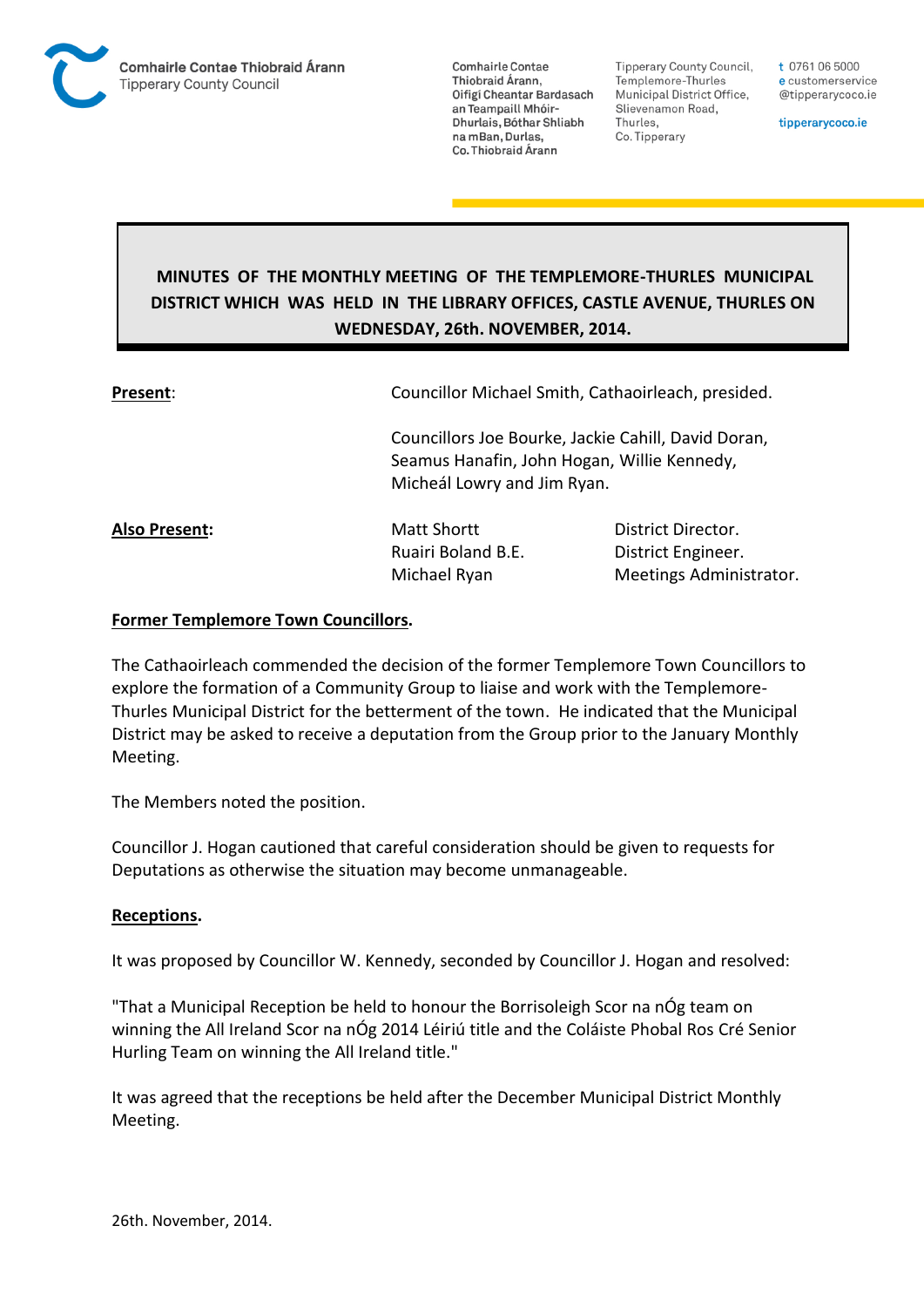

Tipperary County Council, Templemore-Thurles Municipal District Office, Slievenamon Road, Thurles, Co. Tipperary

t 0761 06 5000 e customerservice @tipperarycoco.ie

tipperarycoco.ie

#### **Standing Orders Committee.**

The Cathaoirleach proposed the setting up of a Standing Orders Committee to formulate rules / guidelines for Municipal Receptions and other matters.

It was unanimously agreed that the following Members would act on the Committee:

Councillor S. Hanafin Councillor J. Hogan Councillor M. Lowry

It was noted that the Cathaoirleach is ex-officio a member of all committees.

#### **1. Adoption of Minutes.**

It was proposed by Councillor D. Doran, seconded by Councillor J. Cahill and resolved:

"That the Minutes of the Monthly Meeting of the Templemore-Thurles Municipal District which was held on Wednesday 22nd. October, 2014 be adopted as a true record of the business transacted at the meeting."

| Item                                        | Response                                                  |
|---------------------------------------------|-----------------------------------------------------------|
| Delay in upgrading the public lights at     | Airtricity are due to commence the work                   |
| Bohervaroon, Thurles.                       | next week.                                                |
|                                             | The existing lights are being upgraded.                   |
| Delay in repairing the pubic lights at Mary | The fault at Mary Willies is being repaired               |
| Willies and in Moyne Village which have     | and the lights should be functioning                      |
| been out of order for many months.          | before Christmas.                                         |
|                                             | The faulty lights in Moyne Village will be                |
|                                             | referred to Airtricity for attention.                     |
| Dangerous yew trees in Rahealty Burial      | The matter will be referred to the                        |
| Ground overhanging adjoining land -         | Environment Section for investigation.                    |
| poisonous to animals.                       |                                                           |
| Removal of a sign re. the number of         | The matter will receive attention.                        |
| people killed on the roads in County        |                                                           |
| Offaly which has been dumped at Mary        |                                                           |
| Willies.                                    |                                                           |
| Repair of road at Ballycamas which was      | The Water Services Section have                           |
| damaged by a burst watermain - the road     | accepted responsibility for the repair of                 |
| was improved by the residents under a       | the road.                                                 |
| Community Involvement Scheme.               | There is an issue with the condition of the<br>watermain. |

#### **Matters arising:**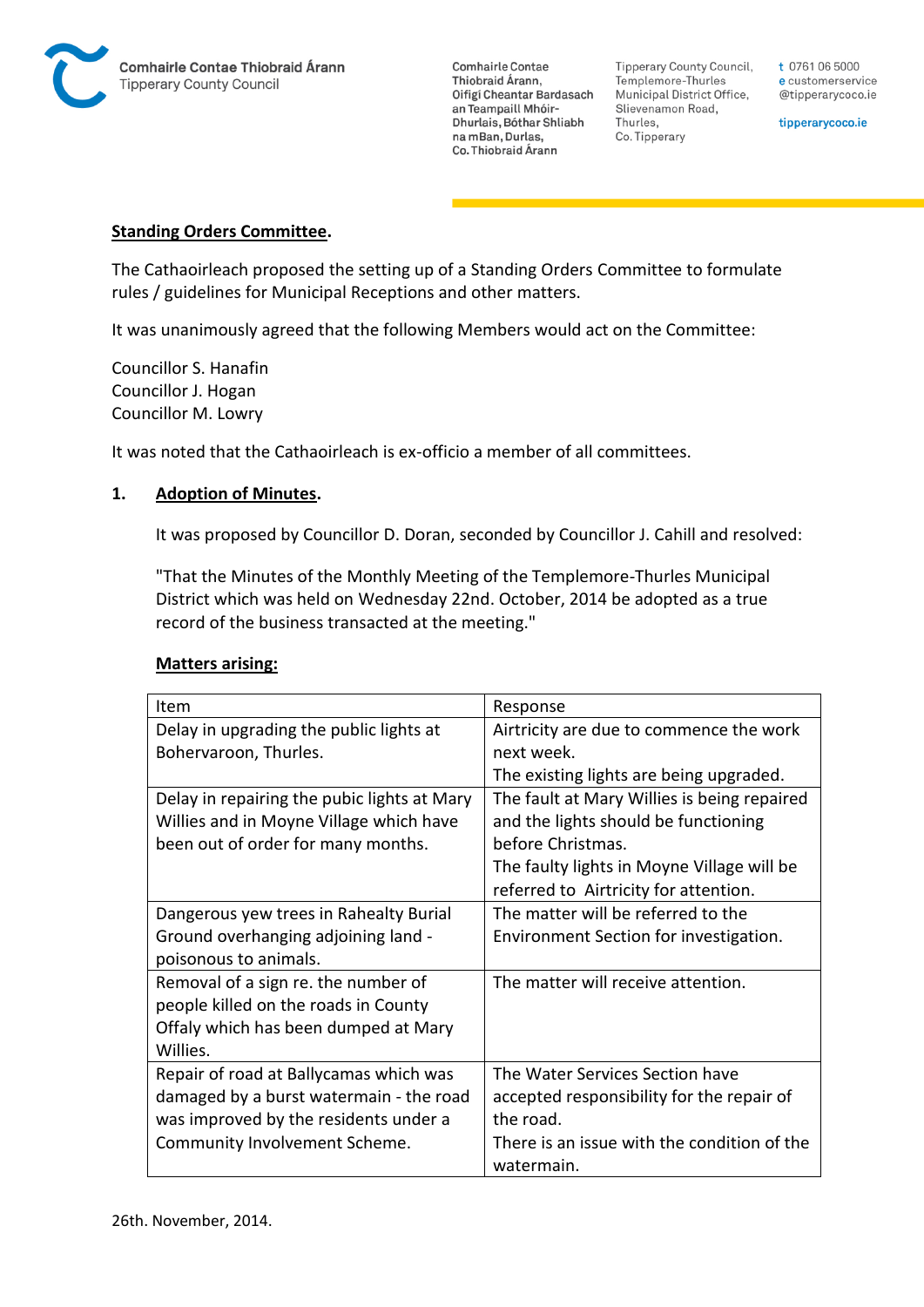

Tipperary County Council, Templemore-Thurles Municipal District Office, Slievenamon Road, Thurles, Co. Tipperary

t 0761 06 5000 e customerservice @tipperarycoco.ie

tipperarycoco.ie

| Ambulance Service in Thurles - a second     | The matter will be referred to the        |
|---------------------------------------------|-------------------------------------------|
| ambulance should be based in the Town.      | National Ambulance Service for            |
|                                             | consideration.                            |
| Erection of "Drive Slowly" signs in         | The Council does not erect such signs.    |
| Garranroe lane.                             |                                           |
| Junction at Moycarkey.                      | A Yield Right of Way sign has been        |
|                                             | erected at this junction.                 |
| Faulty public lights at Carraig Dún,        | The complaints will be referred to        |
| Thurles.                                    | Airtricity for attention.                 |
| Addition funding of €200,000.00 for the     | Members welcomed the announcement         |
| repair of roads in the Gortnahoe and        | at the Budget Meeting but expressed the   |
| Clogher areas.                              | view that the allocation will not be      |
|                                             | adequate to undertake all the repairs     |
|                                             | which are required.                       |
| Allocation of €2m. included in 2015         | The Roads Section will be asked to        |
| Budget from Development Levies for the      | confirm the allocation for roads in the   |
| repair/improvement of regional and local    | Templemore-Thurles Municipal District.    |
| roads.                                      |                                           |
| Flooding at Galbertstown - every effort     | The use of a submersible pump is not      |
| should be made to keep the road             | feasible due to the topography of the     |
| passable pending the identification of a    | area.                                     |
| permanent solution e.g. the installation of | The Council are endeavouring to come up   |
| a pump.                                     | with a solution.                          |
| Text Alert System - the mobile phone        | The matter will be taken up with the      |
| charges are being increased to an           | Gardai and the Department of Justice.     |
| unsustainable level.                        |                                           |
| Roscrea Enhancement Plan - clarification    | The Planning Section will be requested to |
| on the Architectural Plan which was         | clarify the position.                     |
| mentioned at the Budget Meeting.            |                                           |
| Flooding on the Borrisoleigh Road,          | The matter will be referred to the        |
| Templemore between Abbey Furniture          | Engineer for investigation.               |
| and Clarke's Hardware.                      |                                           |
| Implementation of safety measures on        | The Engineer has had discussions with the |
| Pallas Street, Borrisoleigh outside the two | Principals of the Schools.                |
| schools.                                    | Most of the problems are caused by        |
|                                             | parents dropping off children.            |

### **Layout Plan for site at Glencarraig, Roscrea.**

It was agreed at the September Monthly Meeting that a Master Plan be prepared for the Council owned land at Glencarraig and brought back to the Members for consideration.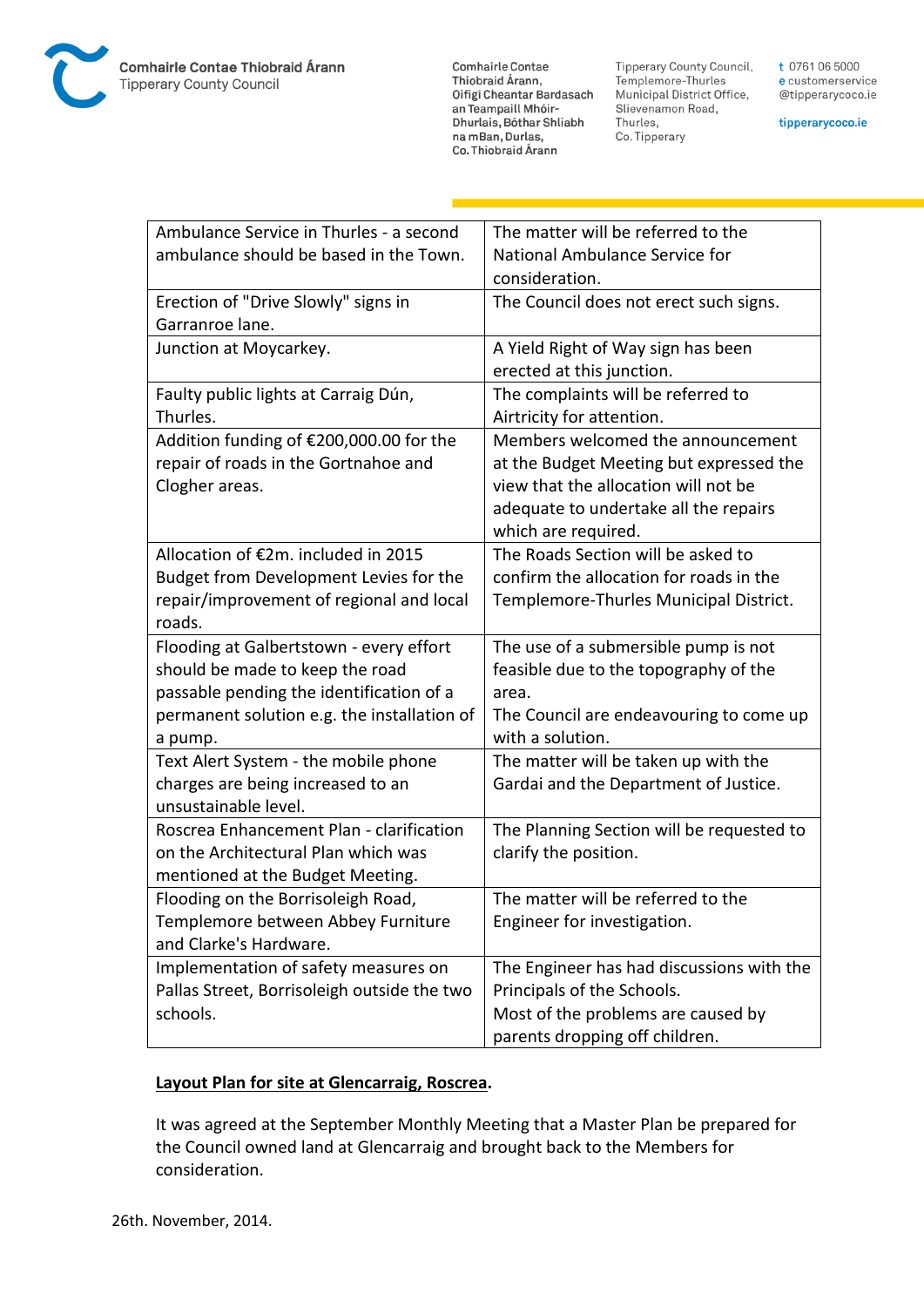Tipperary County Council. Templemore-Thurles Municipal District Office, Slievenamon Road, Thurles, Co. Tipperary

t 0761 06 5000 e customerservice @tipperarycoco.ie

tipperarycoco.ie

The Cathaoirleach welcomed Aidan Fennessy, Senior Executive Officer, Housing Section to the Meeting. Aidan Fennessy apologised for the absence of Clare Curley, Director of Services who had to attend the launch of the Housing Strategy by the Minister.

Aidan Fennessy advised the Members that:

- $-I$  It was agreed at the September Municipal District Meeting that a Master Plan be prepared for the Council owned land at the Glencarraig Estate, Roscrea.
- $-$  A layout plan has been prepared for 10 houses (8 three bedroom houses and 2 four bedroom houses) for which funding is available.
- $-$  A layout plan for the entire Council owned site provides for 30 houses (22 three bedroom houses and 8 four bedroom houses).
- $-$  The Council is satisfied that the issues regarding the water services on the site can be resolved.
- $-$  Land is being set aside for amenity purposes.
- $-$  The Minister for the Environment is announcing a Housing Strategy today which will put the building of social houses at the top of the Agenda and the Department will be looking for sites which are ready to go.

Members expressed reservations with the plans presented. It was pointed out that:

- The plans did not include an alternative access to the N62 Templemore Road as agreed in the resolution unanimously adopted by them.
- The deficiencies identified in the water services have not been dealt with.
- The concerns of the existing residents have not been addressed.

Aidan Fennessy advised that:

- It was not feasible for the Council to prepare a layout plan with an alternative access to the N62 Templemore Road as it involved land in the ownership of a third party.
- The Council is satisfied that the water services and other planning issues can be resolved.
- The Planning Permission provides for a total of 64 houses whereas the current proposal is for a maximum of 30 houses.
- It is proposed to submit both layout plans to the Department for their observations and to initiate the public consultation process under Part 8 of the Planning and Development Acts 2000 - 2014.

## **Other issues raised.**

Aidan Fennessy responded to the following issues raised by Members: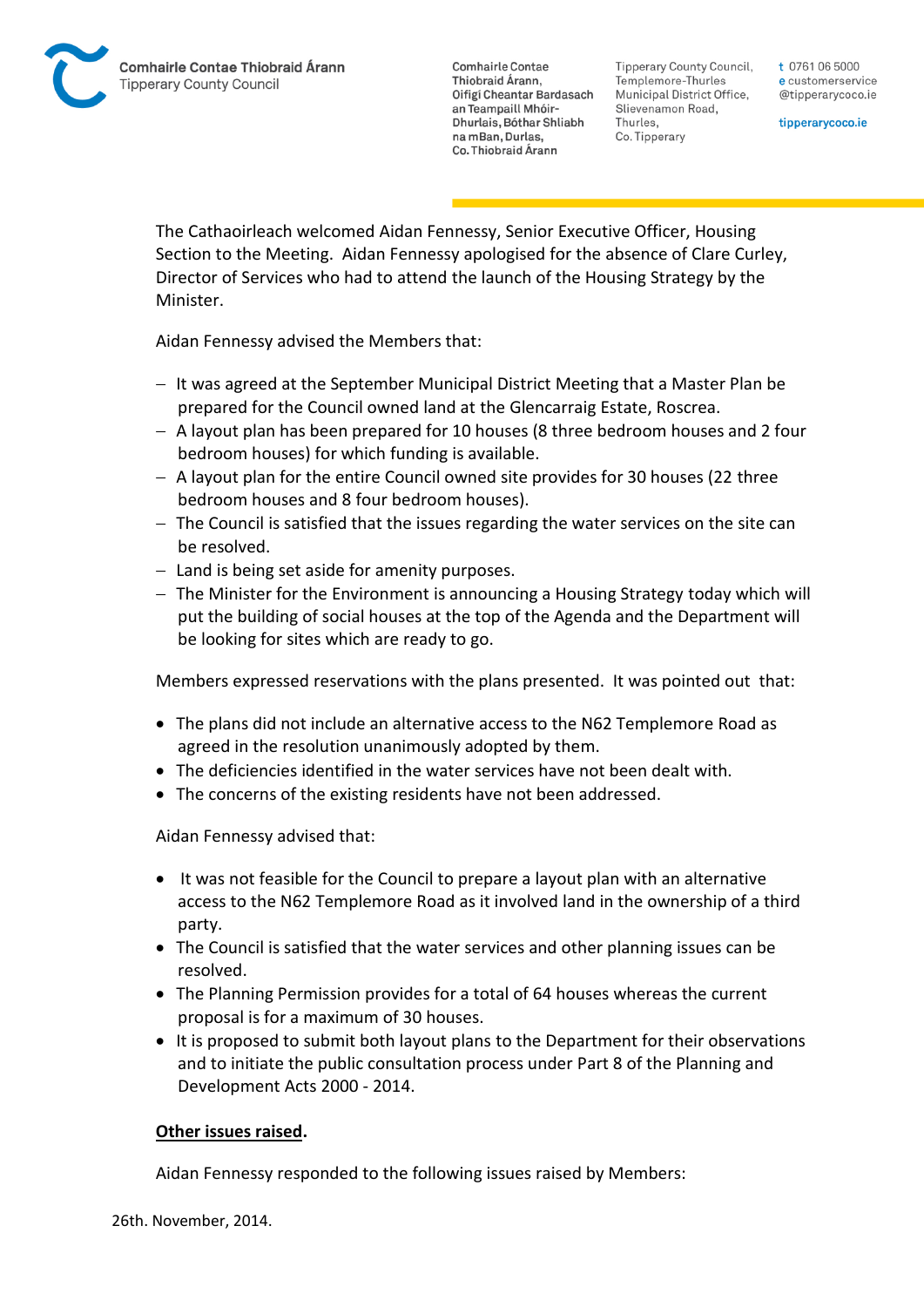**Tipperary County Council,** Templemore-Thurles Municipal District Office, Slievenamon Road, Thurles, Co. Tipperary

t 0761 06 5000 e customerservice @tipperarycoco.ie

tipperarycoco.ie

| Item raised                                                                                                                                                          | Response                                                                                                                  |
|----------------------------------------------------------------------------------------------------------------------------------------------------------------------|---------------------------------------------------------------------------------------------------------------------------|
| Support for small local builders - the<br>current pre-qualifying tender process<br>rules out most small builders as they do<br>not have sufficient annual turn-over. | The Council must comply with the<br>national rules for public procurement.                                                |
| Illegally parked caravans at Turtulla.                                                                                                                               | One caravan was removed and the<br>remaining caravans are occupied by<br>people who require alternative<br>accommodation. |
| Delay in repairing the fire damaged house<br>at Mitchel Street, Thurles - the hoarding<br>erected forces pedestrians to walk onto<br>the road.                       | Plans are being prepared for the<br>refurbishment of the house.                                                           |
| Faulty public lighting in the Derrynaflan<br>Housing Estate, Littleton.                                                                                              | The complaint will be investigated.                                                                                       |

## **Notice of Motion 6(a).**

It was agreed to take the Notice of Motion in the name of Councillor M. Smith relating to housing at this stage of the Meeting.

Councillor M. Smith formally moved the following Notice of Motion in his name:

"I am calling on the Municipal District Members to engage with the voluntary organisation Respond with the view to purchasing 12 houses at Ros na Cronan Estate, Ashbury, Roscrea."

Councillor Smith indicated that the 12 houses at Ashbury, Roscrea had come back on the market and that the purchase of the houses by Respond would result in 12 additional social houses being available in Roscrea.

The Motion was seconded by Councillor D. Doran and supported by other Members.

The Meetings Administrator read the following response to the Notice of Motion as follows:

Tipperary County Council has received no submission from Respond. Members are advised that any submission from Respond or any other approved housing body would have to be in compliance with Department rules and guidance for such projects covering issues such as:

- Design Costings and Specifications.
- Procurement Compliance.
- Appraisal and Evaluation.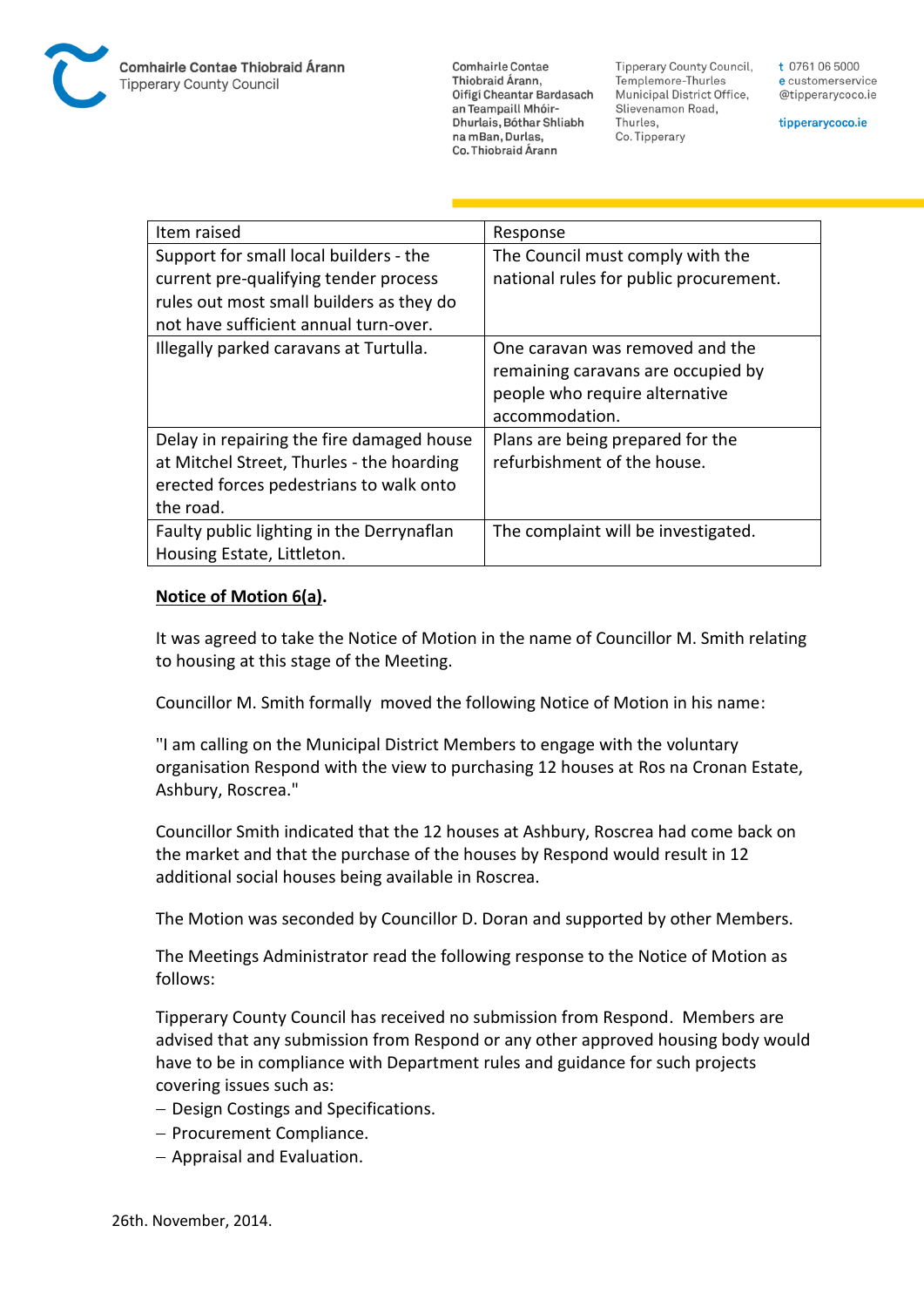

Tipperary County Council. Templemore-Thurles Municipal District Office, Slievenamon Road, Thurles, Co. Tipperary

t 0761 06 5000 e customerservice @tipperarycoco.ie

tipperarycoco.ie

- Compliance with Capital Works Framework.
- Public Spending Code Compliance.

Aidan Fennessy confirmed that he had spoken with Respond some time ago but they had not made any formal submission to the Council. He pointed out that, as set out in the response, a detailed application is required before a decision can be made.

The Members noted the position.

The Cathaoirleach thanked Aidan Fennessy for his attendance and Mr. Fennessy left the Chamber.

## **2 Fix a Date and Venue for the December Monthly Meeting.**

The Meetings Administrator advised that the December Monthly Meeting is scheduled to take place on Wednesday 24th. December, 2014 i.e. Christmas Eve. He also pointed out that it was agreed to hold the December Meeting in Roscrea.

It was proposed by Councillor D. Doran, seconded by Councillor S. Hanafin and resolved:-

"That the December 2014 Monthly Meeting of the Templemore-Thurles Municipal District be held on Wednesday 17th. December, 2014 at 4.00 pm in the Damer House, Castle Street, Roscrea if available or alternatively in the Regional Training Centre, Monastery Road, Roscrea."

#### **3 Community & Enterprise Function.**

Attracta Lyons, Economic Development Officer, Community & Enterprise Department was in attendance for this item.

The Cathaoirleach & Members welcomed Attracta Lyons to the Meeting.

Attracta Lyons in the course of her presentation:

- outlined the functional areas of the Community & Enterprise Department as follows:
	- Economic Development
	- Local Enterprise Office
	- Community Development.
	- Heritage Services
	- Arts Services
	- Museum Services
	- Childcare Services
	- Sports Partnership
	- Strategic Projects Unit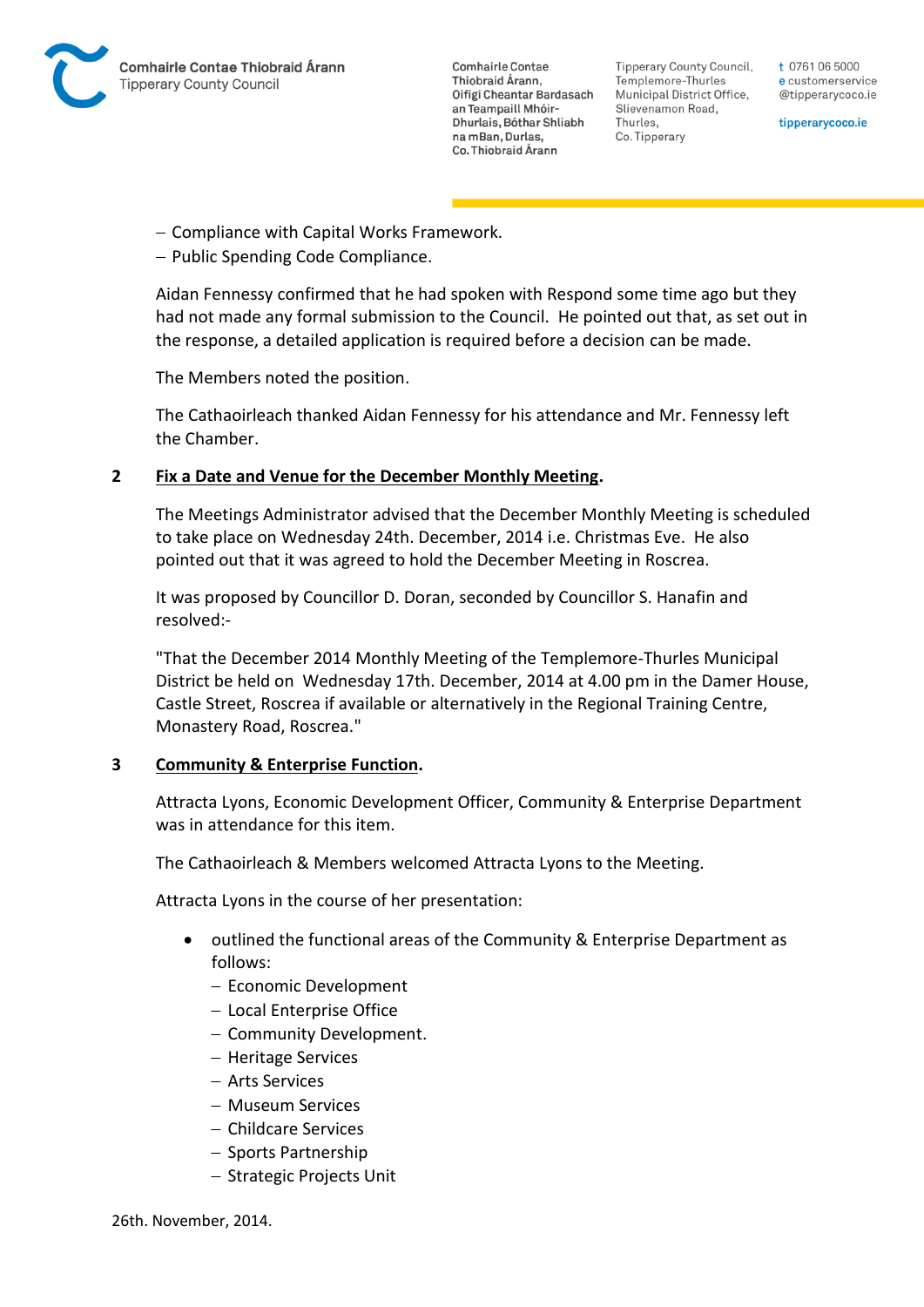

**Tipperary County Council,** Templemore-Thurles Municipal District Office, Slievenamon Road, Thurles, Co. Tipperary

t 0761 06 5000 e customerservice @tipperarycoco.ie

tipperarycoco.ie

- gave a summary of the activities under each area.
- outlined aspects of the 2014 Work Programme.
- outlined upcoming strategies, policies and plans relating to the work of the Department for 2015.
- $\bullet$  outlined staff responsible for the functional areas.

Members made the following points in response to the presentation:

- The Retail and Mentoring Initiatives are very successful and worthwhile.
- The IRFU should be asked to establish a programme for young people similar to the one promoted by the FAI for soccer.
- Community Tourism should be developed and promoted the Durlas Eliogarty Memorial Committee are forging links with South Korea.
- The Government or Local Authority cannot create jobs but can create a favourable environment for same - there are now 10 businesses operating from the Thurles Chamber Enterprise Centre on the LIT Tipperary campus.
- A Deputation from the 'Hidden Tipperary' Tourism Group sought financial support towards the cost of publishing a brochure to market their product.
- The establishment of one Tourism Company for the County is a positive step.
- Child Care & Participation in Sport are huge areas which need to be developed and supported.

The Cathaoirleach and Members thanked Attracta Lyons for her presentation and Ms. Lyons left the Chamber.

## **4 Update on 2014 Roadworks Programme.**

The District Engineer circulated an update on the 2014 Roadworks Programme for the District and the contents were noted by the Members.

Matters Arising.

| Item raised                                  | Response                                  |
|----------------------------------------------|-------------------------------------------|
| Lights at the pedestrian crossing at Parnell | The complaint will receive attention.     |
| Street, Thurles out of order.                |                                           |
| Dangerous situation on the approaches to     | Repairs to the bridges are the            |
| the Railway bridges at Graigue and           | responsibility of Iarnród Eireann and the |
| Cloughmartin.                                | matter has been referred to the company   |
|                                              | for attention.                            |
| Poor condition of the road surface at        | The improvement of these roads will be    |
| Longfordpass East and through Grange to      | considered for inclusion in the 2015      |
| the Kilkenny boundary.                       | Roadworks Programme.                      |
| Aughall Bridge, Templemore.                  | The matter will receive attention.        |
|                                              |                                           |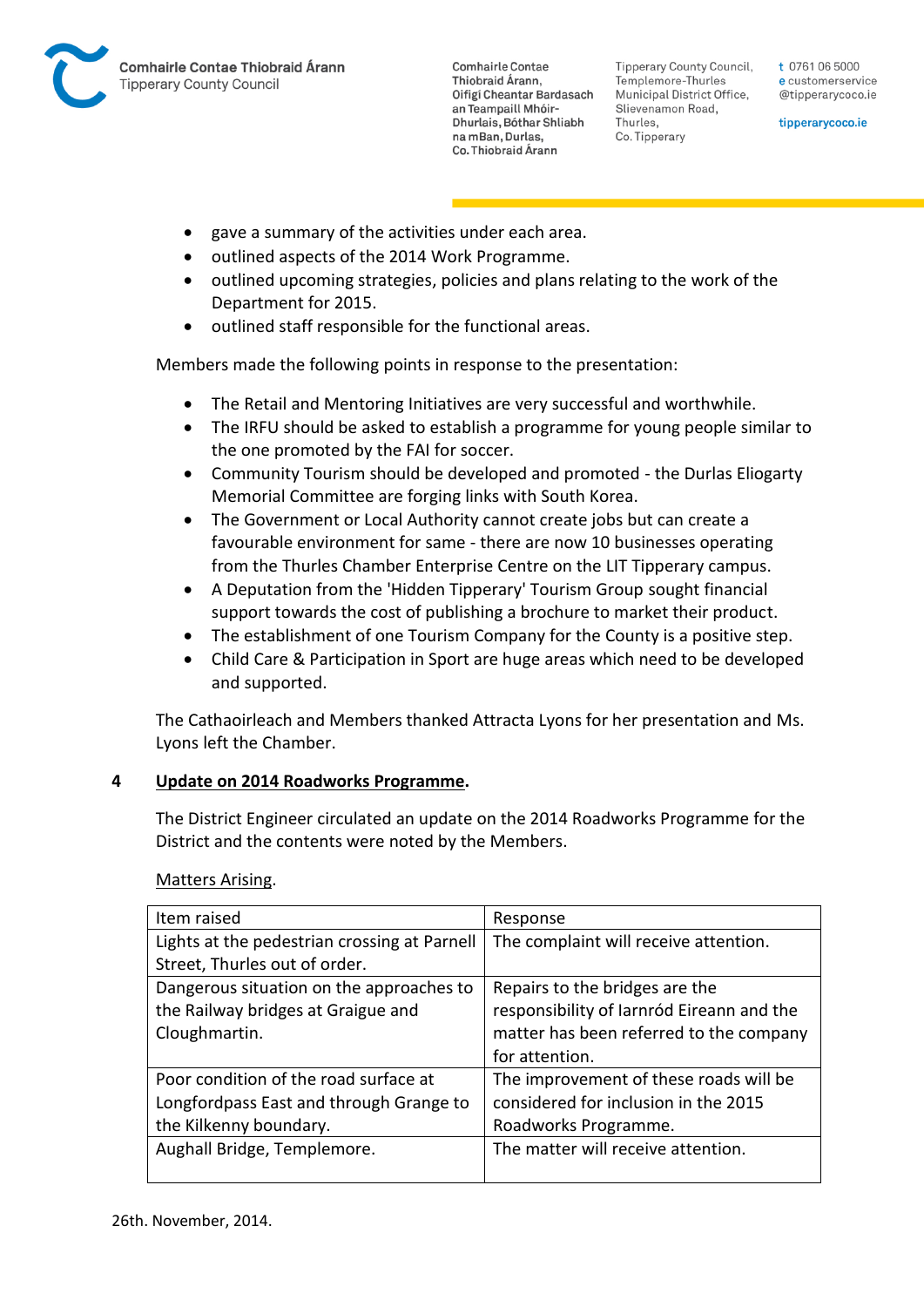

**Comhairle Contae** Commante Contae<br>Thiobraid Árann,<br>Oifigí Cheantar Bardasach an Teampaill Mhóir-Dhurlais, Bóthar Shliabh na mBan, Durlas,<br>Co. Thiobraid Árann

Tipperary County Council,<br>Templemore-Thurles<br>Municipal District Office, Slievenamon Road, Thurles, Co. Tipperary

t 0761 06 5000 e customerservice @tipperarycoco.ie

tipperarycoco.ie

| Railway bridge, Templemore - lights at the | The situation will be examined.             |
|--------------------------------------------|---------------------------------------------|
| Railway Station dazzle drivers.            |                                             |
| Cloone Cross - the Stop sign is obscured.  | The complaint will receive attention.       |
| Condition of the Island at Ballymoreen     | Repairs will be carried out in the coming   |
| Graveyard.                                 | weeks.                                      |
| Repair of lanes at Laha and Ballysorell.   | The request will be referred to the         |
|                                            | Engineer for attention.                     |
| Parnell Street / Cuchulainn Road           | Work on Parnell Street will be carried out  |
| Improvements.                              | in January 2015.                            |
|                                            | Resurfacing of Cuchulainn Road may be       |
|                                            | carried out next week as the Jimmy Doyle    |
|                                            | Road provides an alternative route.         |
| Introduction of a weight restriction on    | The situation will be reviewed on           |
| Cuchulainn Road.                           | completion of the Improvement Works.        |
| Resurfacing of the road from the LIT       | The resurfacing of this road will require a |
| Tipperary Roundabout to Stakelums.         | special allocation due to the high cost.    |
| Repair of Inchirourke lane.                | The request will be considered for          |
|                                            | inclusion in the 2015 Roadworks             |
|                                            | Programme.                                  |
| Resolution of the flooding problem at the  | Remedial work will be completed before      |
| Horse & Jockey.                            | the end of the year.                        |
| New Line Road, Roscrea.                    | The road will be considered for inclusion   |
|                                            | in the 2015 Roadworks Programme.            |
| Provision of a continuous white line on    | The situation will be examined.             |
| the Borrisoleigh Road, Templemore from     |                                             |
| the Abbey Furniture entrance to Thurles    |                                             |
| Road Junction.                             |                                             |
| Low Cost Safety Scheme at Monastery        | The matter will be clarified.               |
| Road, Roscrea - the Council did not avail  |                                             |
| of the offer from the adjoining landowner  |                                             |
| to cede land free of charge to improve the |                                             |
| sightline.                                 |                                             |
| Risk of flooding at The Mall, Templemore   | The matter will be referred to the          |
| - debris should be cleaned from the River. | Engineer for attention.                     |
| Faulty lights at the Pedestrian Crossing,  | The lights will be repaired as soon as      |
| Mary Street, Templemore.                   | possible.                                   |
| Poor condition of footpaths in Thurles     | Footpath repairs including dishing are      |
| Town - footpaths throughout the town       | carried out on an ongoing basis as          |
| require dishing to aid pedestrians with    | required subject to the availability of     |
| mobility problems.                         | funding.                                    |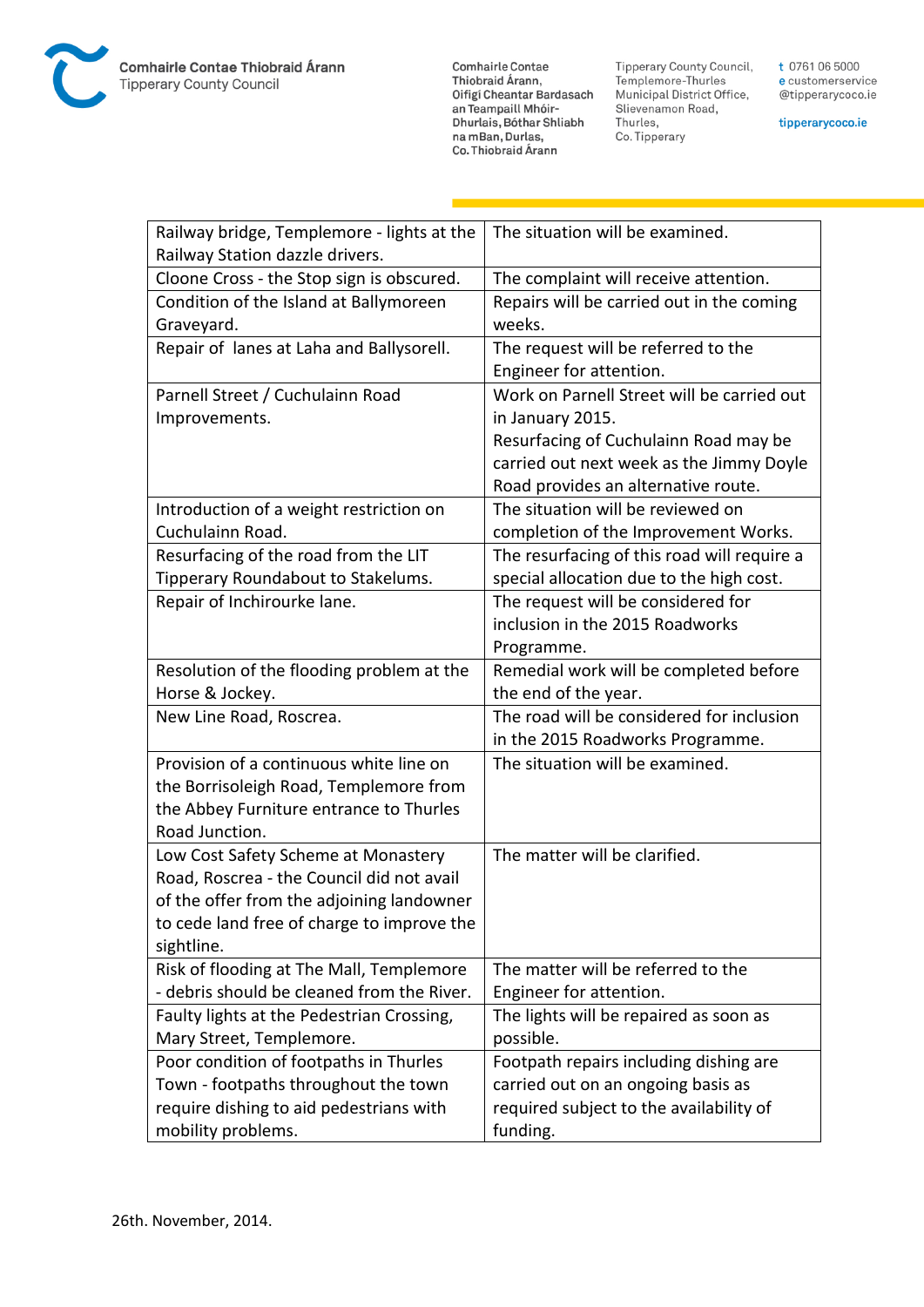

Tipperary County Council, Templemore-Thurles Municipal District Office, Slievenamon Road, Thurles, Co. Tipperary

t 0761 06 5000 e customerservice @tipperarycoco.ie

tipperarycoco.ie

#### **5 Update on Special Projects.**

Members noted the following update on Special Projects:

| Project                                               | <b>Current Position</b>                                                                                                                                                                                                                           |
|-------------------------------------------------------|---------------------------------------------------------------------------------------------------------------------------------------------------------------------------------------------------------------------------------------------------|
| Thurles Town Park.                                    | Contract has been awarded and the<br>A<br>Contractor is due to commence on site in<br>early January.<br>The District Director advised that, as the<br>Town Park is being developed on an area<br>subject to flooding, it will flood on occasions. |
| <b>Repair of Thurles Swimming</b><br>Pool.            | The Contractor has commenced work on<br>clearing the damaged tiles.<br>It is hoped that the pool will be re-opened by<br>the end of January, 2015.                                                                                                |
| Extension to Templemore<br>Town Park.                 | Council will liaise with the local<br>The l<br>committee following the appointment of a<br>design team for the Town Park in early 2015.                                                                                                           |
| Liberty<br>Square<br>Thurles<br>Refurbishment Scheme. | A meeting has been arranged with the Design<br>Team to review the plans.                                                                                                                                                                          |

## **6 Notices of Motion.**

## **6(a) Notice of Motion in the name of Councillor M. Smith.**

The Notice of Motion in the name of Councillor M. Smith was considered earlier in the Meeting.

## **6(b) Notice of Motion in the name of Councillor W. Kennedy.**

It was agreed, at the request of Councillor W. Kennedy, to adjourn consideration of the following Notice of Motion in his name to the December Monthly Meeting.

"That this Council erect a warning sign on the road leading to the Old Graveyard in Inch, warning of people walking in the area. This is now a recognised walking route in the area"

## **Notices of Motion 6(c) and 6(i)**

It was agreed to take the following Notices of Motion relating to flooding in Borrisoleigh in the names of W. Kennedy and J. Ryan together.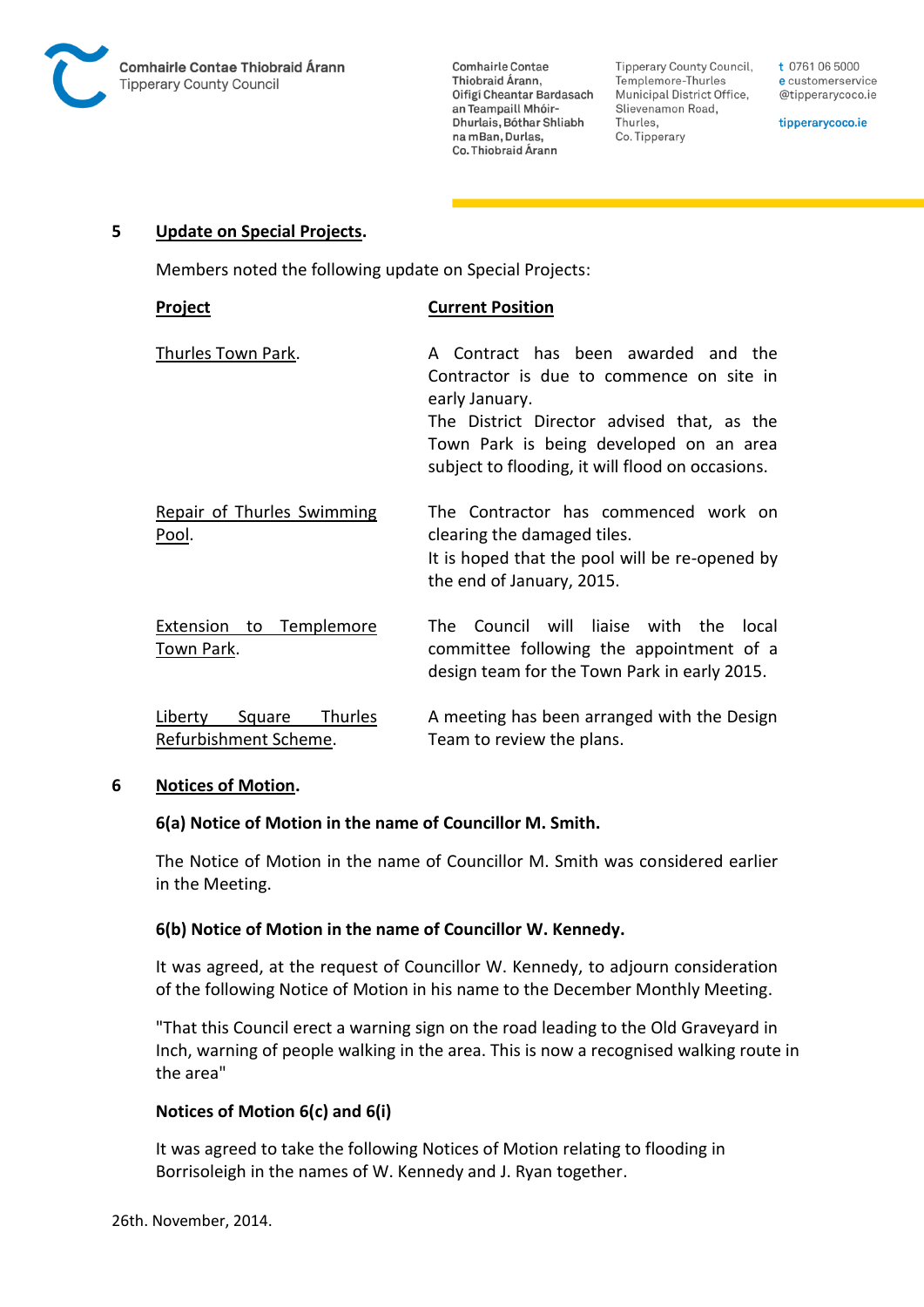

Tipperary County Council. Templemore-Thurles Municipal District Office, Slievenamon Road, Thurles, Co. Tipperary

t 0761 06 5000 e customerservice @tipperarycoco.ie

tipperarycoco.ie

## **6(c) Notice of Motion in the name of Councillor W. Kennedy.**

Councillor W. Kennedy formally moved the following Notice of Motion in his name:

"That this Council examine the river, and particularly the bridges, downstream of Borrisoleigh to ensure there are no obstructions that could cause further flooding in the village"

#### **6(i) Notice of Motion in the name of Councillor J. Ryan.**

Councillor J. Ryan formally moved the following Notice of Motion in his name:

"I am calling on this Council to immediately resolve the flooding problems at Chapel Street in Borrisoleigh"

It was pointed out that the flooding caused serious distress to residents and business owners in Borrisoleigh and that the capacity of the bridge in Chapel Street needs to be assessed. The role of the Office of Public Works in relation to drainage works was also raised.

The District Engineer responded that the Engineer is currently surveying the river and bridges in the area and will report in due courses on remedial measures which might be undertaken.

#### **6(d) Notice of Motion in the name of Councillor J. Cahill.**

Councillor J. Cahill indicated that he wished to withdraw the following Notice of Motion in his name.

"That this Council provide a water connection for Ballycahill Graveyard".

The Council noted the position.

#### **6(e) Notice of Motion in the name of Councillor J. Cahill.**

Councillor J. Cahill formally moved the following Notice of Motion in his name:

"That this Council provide a roundabout at Killinan Cross which is essential due to the large volume of traffic, businesses in the vicinity and the large number of residential houses in the area."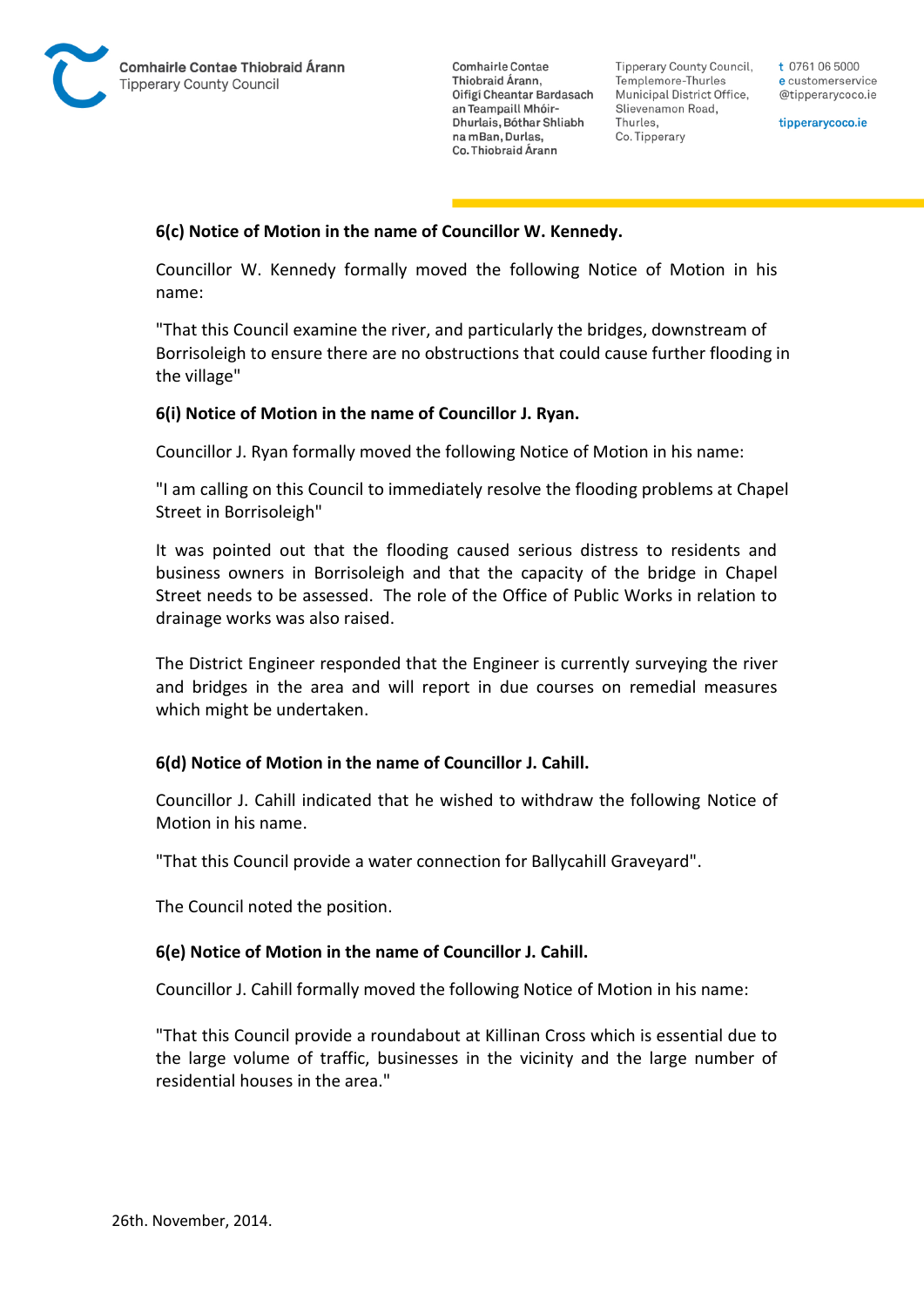Tipperary County Council. Templemore-Thurles Municipal District Office, Slievenamon Road, Thurles, Co. Tipperary

t 0761 06 5000 e customerservice @tipperarycoco.ie

tipperarycoco.ie

Councillor Cahill expressed the view that the Killinan junction is very dangerous with vehicles on the Thurles / Nenagh Road travelling very fast. He added that the County Council were advised at the Budget Meeting of an application to the NRA to designate the R498 a strategic route which would increase funding for its upgrading.

Other Members endorsed Councillor Cahill's comments.

The District Engineer advised that the Council surveyed the junction a few years ago and that improvements to the sightline and configuration of the junction are necessary. He indicated that, as the cost of completing the improvements would be significant, an application for a special allocation was submitted to the Department.

## **6(f) Notice of Motion in the name of Councillor J. Cahill.**

Councillor J. Cahill formally moved the following Notice of Motion in his name:

"That this Council provide signage at Drish Bridge in order to avoid accidents which is a major worry for residents turning at this junction."

Councillor Cahill indicated that he had been approached by residents who are very fearful of being hit from behind, by vehicles travelling at speed, when stopped to turn right at Drish Bridge.

Other Members endorsed Councillor Cahill's comments.

The District Engineer responded as follows:

The danger for vehicles turning at Drish Bridge to Tonagha is acknowledged. It is proposed to erect type 2 junction signage (similar to the signage at Turtulla) on the approach to Drish Bridge at an early date. The bollards at the junction have been resited.

## **6(g) Notices of Motion in the name of Councillor S. Hanafin.**

Councillor S. Hanafin formally moved the following Notice of Motion in his name:

"Given that Thurles has been allocated €510,000 under the Active Travel Towns Programme of the Department of Transport, Tourism and Sport, I am requesting that this funding be used to upgrade Footpaths and Lighting and Road Markings at Castlemeadows, Parnell Street, Cuchulainn Road, Templemore Road, Slievenamon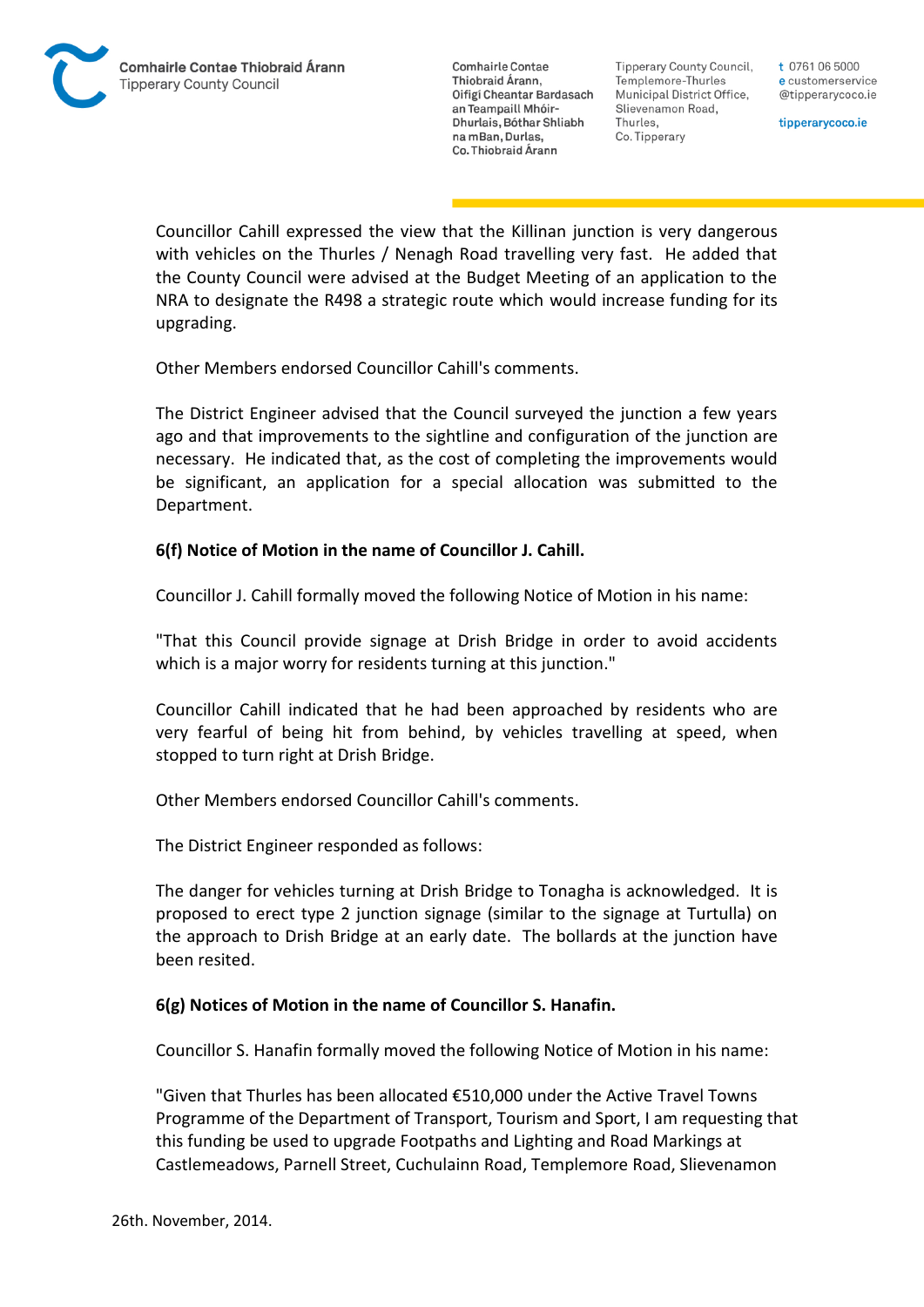

Tipperary County Council. Templemore-Thurles Municipal District Office, Slievenamon Road, Thurles, Co. Tipperary

t 0761 06 5000 e customerservice @tipperarycoco.ie

tipperarycoco.ie

Road and Clongour(out to Rosemount). And also, that works be carried out to the road verge from Turtulla Cross to the Mill Road at the Glebe with appropriate road markings applied to make that route safer for pedestrians."

Councillor Hanafin pointed out that the motion is self-explanatory - an allocation of €510,000.00 was made to Tipperary County Council under the Active Travel Towns Programme and should be spent. He pointed out that the areas listed by him in the motion are very popular walking routes which are used by large numbers of pedestrians on a daily basis.

The Meetings Administrator read the following response to the Motion :

A Walking and Cycling Strategy for Thurles was prepared by Roadplan Consulting Limited in 2012 and Dermot Donovan, Roadplan presented the Plan to the Area and Town Councillors at a joint meeting on the 26th. June, 2013. An allocation of €510,000.00 under the Active Travel Towns Programme was made to the County Council in April 2014 and this funding must be spent by April, 2016. There has been a delay due to the death of the Engineer but discussions have taken place with the Department with a view to progressing the schemes in 2015. The Council are required to put in place methodologies for the evaluation and measurement of travel patterns and model shift to smarter travel which will ultimately measure the success of the investment made in Active Travel Towns.

## **Notices of Motion 6(h) and 6(n).**

It was agreed to take Motions 6(h) and 6(n), relating to free parking at Christmas, together.

## **6(h) Notice of Motion in the name of Councillor M. Lowry.**

Councillor M. Lowry formally moved the following Notice of Motion in his name:

"That this Council commit to the continuation of free parking during the Christmas shopping period for the towns of Thurles, Templemore and Roscrea."

## **6(n) Notice of Motion in the name of Councillor D. Doran.**

Councillor D. Doran formally moved the following Notice of Motion in his name:

"I am calling on this Municipal District Council to ensure that we have free parking in our towns namely Thurles, Templemore and Roscrea on the three Saturdays before Christmas."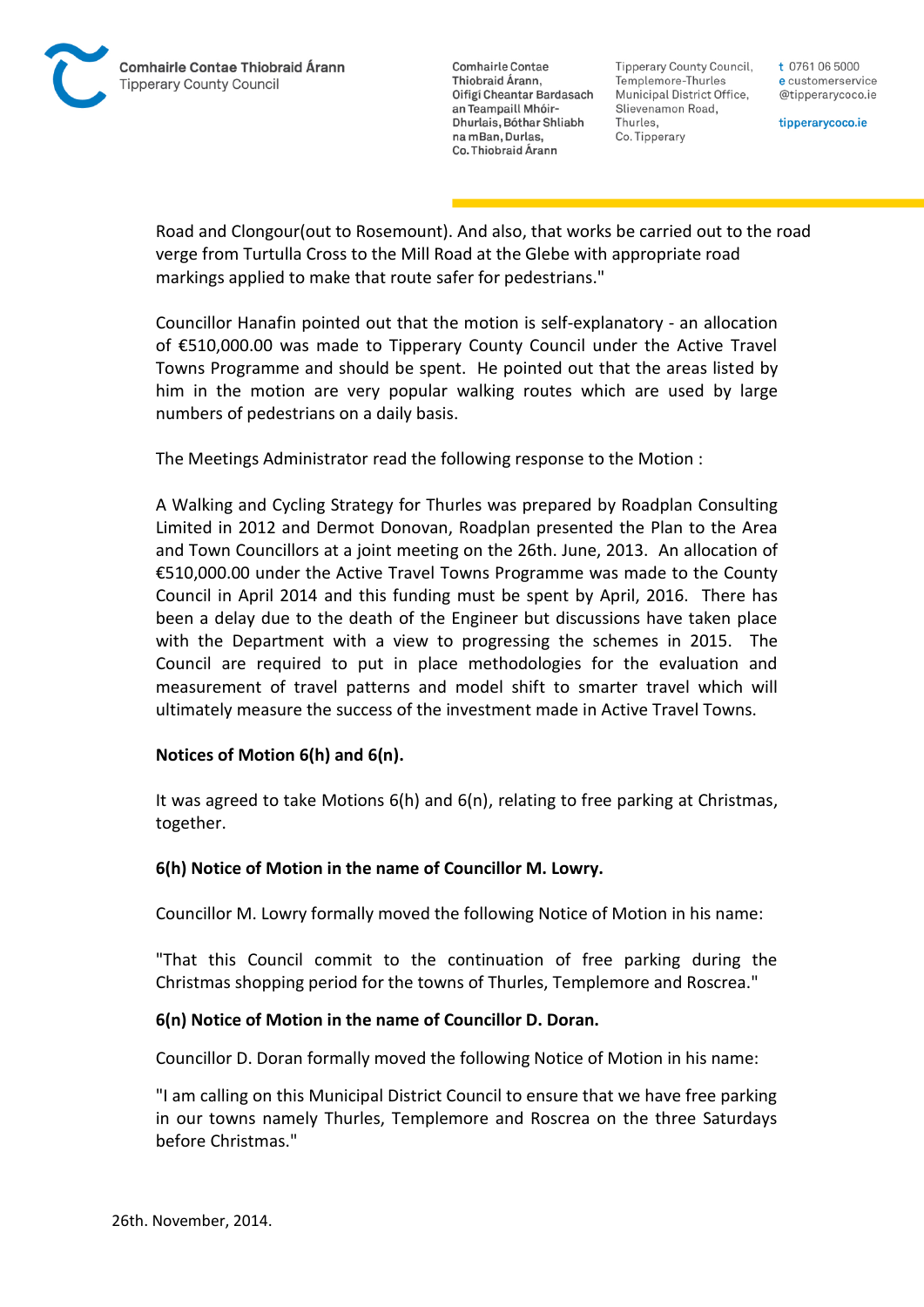Tipperary County Council. Templemore-Thurles Municipal District Office, Slievenamon Road, Thurles, Co. Tipperary

t 0761 06 5000 e customerservice @tipperarycoco.ie

tipperarycoco.ie

The Meeting Administrator confirmed that there will be free parking in Roscrea, Templemore and Thurles on the 4 Saturdays in December 2014 i.e. free parking in the carparks in Roscrea and Thurles and free parking on the Square and streets in Templemore.

## **6(i) Notice of Motion in the name of Councillor J. Ryan.**

The Notice of Motion in the name of Councillor J. Ryan was considered earlier in the Meeting.

## **6(j) Notice of Motion in the name of Councillor J. Ryan.**

Councillor J. Ryan formally moved the following Notice of Motion in his name:

"I am calling on this Council to immediately resolve the flooding problems at meals on wheels in Stradavoher."

Councillor Ryan pointed out that there is flooding at this location on an ongoing basis after heavy rainfall which causes problems for local residents and pedestrians. He urged the Council to come up with a permanent solution.

The District Engineer advised that the problem was resolved on the 29th. October, 2014. He indicated that the sewers were jetted and that a significant amount of grit and other waste material was removed from the pipeline.

## **6(k) Notice of Motion in the name of Councillor J. Ryan.**

Councillor J. Ryan formally moved the following Notice of Motion in his name:

"I am asking this Council to initiate the process of cutting back all overgrown trees that are blocking street lights or those in a dangerous position in all the urban areas of the Thurles/Roscrea Municipal District."

Councillor Ryan stated that he had received numerous complaints from residents about trees blocking lights and also interfering with sightlines at junctions.

Councillor Cahill indicated that he had received similar complaints.

The Meetings Administrator read the following response to the Notice of Motion:

There is no specific budget allocation for cutting back / pruning trees - it is included under Open Space Maintenance. Trees are pruned on an ongoing basis as required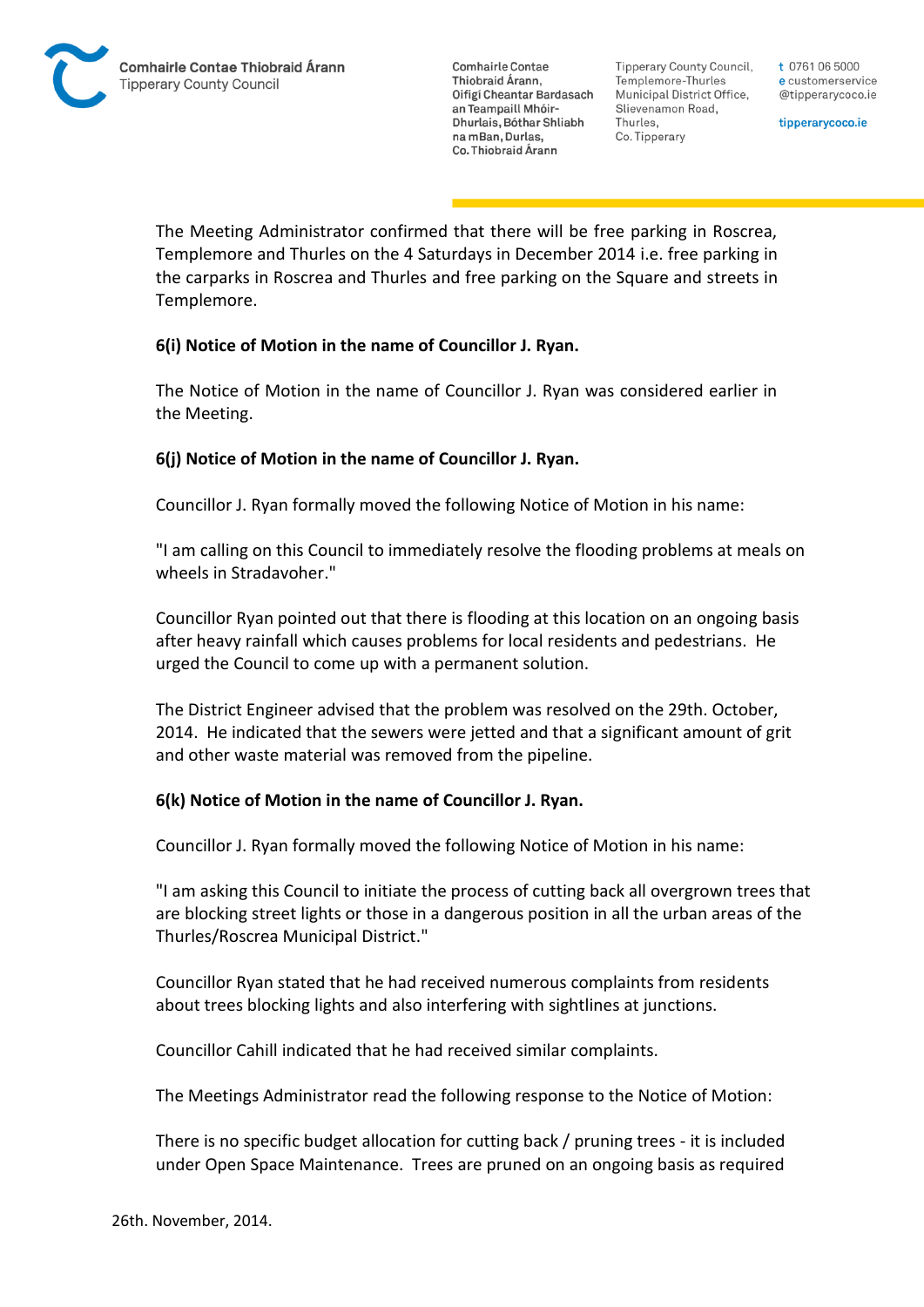Tipperary County Council. Templemore-Thurles Municipal District Office, Slievenamon Road, Thurles, Co. Tipperary

t 0761 06 5000 e customerservice @tipperarycoco.ie

tipperarycoco.ie

and subject to the availability of funding. Trees in private estates were looked after by residents associations as part of the upkeep of estate which was grant aided by the Town Council.

## **6(l) Notice of Motion in the name of Councillor W. Kennedy.**

Councillor W. Kennedy formally moved the following Notice of Motion in his name:

"That this Council immediately reverse the decision to let the Council temporary workers go in the light of the recent adverse weather and the huge damage that has been done to roads, bridges etc and the damage caused by flooding."

## **6(m) Notice of Motion in the name of Councillor M. Lowry.**

Councillor M. Lowry formally moved the following Notice of Motion in his name:

"That this Council provide up to date figures on the total number of permanent outdoor council staff in the Municipal District, the location of these staff within the area, the total number of temporary staff that have been let go in recent weeks and how the Council plan to ensure continuity of service with the current staff number having regard to this reduction in outdoor staff."

Members pointed out that the recent adverse weather conditions which resulted in severe flooding throughout the District demonstrated the urgency of retaining the temporary staff. It was also suggested that it would be very beneficial if employees resided in the area in which they are based but it was acknowledged that this may not be possible due to public recruitment rules.

The Meeting Administrator read the following response to the Notice of Motion:

At Monday's Budget Meeting of the County Council, the Members were advised that there is a concern with regard to the permanent outdoor staffing levels in some of the districts. To this end discussions have commenced with department personnel with a view to receiving sanction to permanentise a number of these temporary posts. It is anticipated that progress with regard to same will be made in the near future and the process of filling the sanctioned posts will take place during the first quarter of 2015.

## **6(n) Notice of Motion in the name of Councillor D. Doran.**

The Notice of Motion in the name of Councillor D. Doran was considered earlier in the meeting.